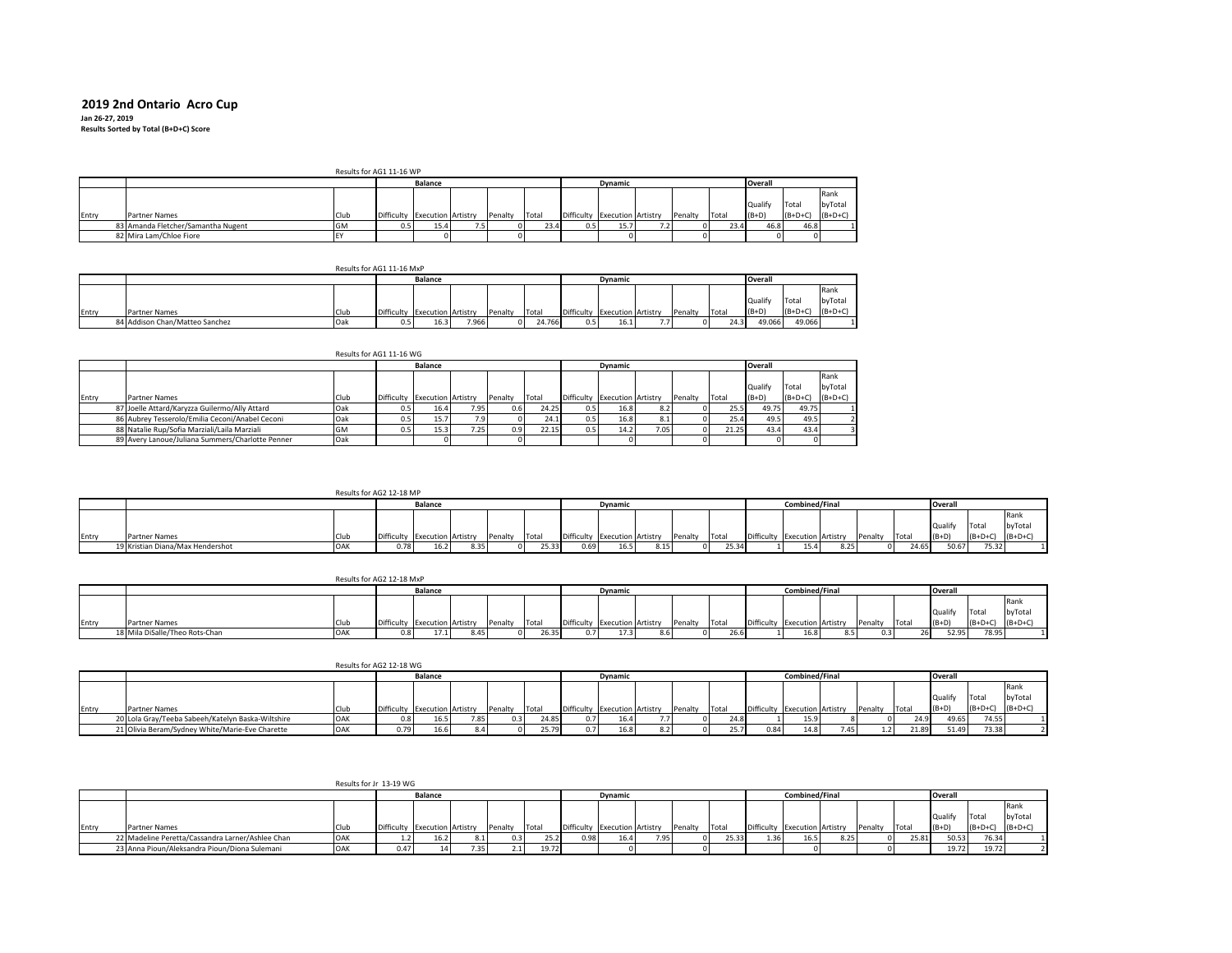## **2019 2nd Ontario Acro Cup**

**Jan 26-27, 2019 Results Sorted by Total (B+D+C) Score**

|       |                      |           | Results for L5 Individual W Demo |                           |         |       |      |
|-------|----------------------|-----------|----------------------------------|---------------------------|---------|-------|------|
|       |                      |           |                                  | Combined                  |         |       |      |
| Entry | <b>Partner Names</b> | Club      | Difficulty                       | <b>Execution Artistry</b> | Penalty | Total | Rank |
|       | 68 Aria Lee          | <b>EY</b> |                                  |                           |         |       |      |
|       | 75 Jacynthe Fox      | <b>GM</b> |                                  |                           |         |       |      |
|       | 76 Mariam Mandour    | <b>GM</b> |                                  |                           |         |       |      |
|       | 77 Aliza Shaukat     | Oak       |                                  |                           |         |       |      |
|       | 78 Zaliyah Zephyrine | EY        |                                  |                           |         |       |      |
|       | 79 Madelyn Thompson  | <b>FY</b> |                                  |                           |         |       |      |
|       | 80 Juliana Ospina    | GM        |                                  |                           |         |       |      |

### Results for L5 Individual W age 8

|       |                      |           |            | Combined                  |         |       |      |
|-------|----------------------|-----------|------------|---------------------------|---------|-------|------|
| Entry | <b>Partner Names</b> | Club      | Difficulty | <b>Execution Artistry</b> | Penalty | Total | Rank |
|       | 47 Siara Kotadia     | EY        | 10         | 8.7                       |         | 18.7  |      |
|       | 48 Kyla Greenley     | EY        | 10         | 8.65                      |         | 18.65 |      |
|       | 44 Irene Lin         | EY        | 10         | 8.55                      |         | 18.55 |      |
|       | 46 Nava Mallakin     | EY        | 10         | 8.55                      |         | 18.55 |      |
|       | 40 Jacqueline Fu     | EY        | 10         | 8.5                       |         | 18.5  |      |
|       | 49 Violet Reiart     | <b>FY</b> | 10         | 8.5                       |         | 18.5  |      |
|       | 45 Cate Rowland      | <b>FY</b> | 10         | 8.35                      |         | 18.35 |      |
|       | 43 Fiona Loeffler    | Oak       | 10         | 8.3                       |         | 18.3  |      |
|       | 42 Bryelle Latty     | EY        |            |                           |         |       |      |
|       |                      |           |            |                           |         |       |      |

|       |                       |           | Results for L5 Individual W age 9 |                           |         |       |                |
|-------|-----------------------|-----------|-----------------------------------|---------------------------|---------|-------|----------------|
|       |                       |           |                                   | Combined                  |         |       |                |
| Entry | <b>Partner Names</b>  | Club      | Difficulty                        | <b>Execution Artistry</b> | Penalty | Total | Rank           |
|       | 64 Paige Sabapathy    | EY        | 10                                | 9.05                      |         | 19.05 |                |
|       | 65 Claire Charszewski | Oak       | 10                                | 8.95                      | 0       | 18.95 | $\overline{2}$ |
|       | 61 Taylor Jong        | EY        | 10                                | 8.85                      | 0       | 18.85 | 3              |
|       | 113 Demilade Ese      | <b>GM</b> | 10                                | 8.65                      | 0       | 18.65 | 4              |
|       | 60 Sophia Belal       | Oak       | 10                                | 8.45                      | 0       | 18.45 | 5              |
|       | 66 Amelia Acuna       | EY        | 10                                | 8.45                      | 0       | 18.45 | 5              |
|       | 115 Veronica Mironova | <b>GM</b> | 10                                | 8.2                       |         | 18.2  | 6              |
|       | 63 Yara Ally          | Oak       | 10                                | 8.1                       | n       | 18.1  | $\overline{7}$ |
|       | 121 Taiah Watt        | <b>GM</b> | 10                                | 8.1                       | 0       | 18.1  | $\overline{7}$ |
|       | 67 Payton McDonald    | Oly       | 10                                | 8.05                      | 0       | 18.05 | 8              |
|       | 114 Julia Leonforte   | OLYM      | 10                                | 7.75                      | 0       | 17.75 | 9              |
|       | 62 Victoria Yakubova  | Oly       | 10                                | 7.5                       | O       | 17.5  | 10             |
|       | 116 Neveah Kaplan     | OAK       |                                   |                           | 0       |       |                |

|       |                        |           | Results for L5 Individual W age 10-11 |                           |          |       |                |
|-------|------------------------|-----------|---------------------------------------|---------------------------|----------|-------|----------------|
|       |                        |           |                                       | Combined                  |          |       |                |
| Entry | <b>Partner Names</b>   | Club      | <b>Difficulty</b>                     | <b>Execution Artistry</b> | Penalty  | Total | Rank           |
|       | 50 Gabriele Marley     | EY        | 10                                    | 9.25                      |          | 19.25 |                |
|       | 51 Isla Sheridan-Jonah | Oak       | 10                                    | 9.25                      | $\Omega$ | 19.25 |                |
|       | 53 Mariam Varahidis    | EY        | 10                                    | 9.05                      | $\Omega$ | 19.05 | $\overline{2}$ |
|       | 56 Madden Molnar       | EY        | 10                                    | 8.85                      | $\Omega$ | 18.85 |                |
|       | 59 Amelia Tesserolo    | Oak       | 10                                    | 8.8                       | $\Omega$ | 18.8  | 3              |
|       | 52 Anya Kifourkian     | <b>GM</b> | 10                                    | 8.6                       |          | 18.6  | 4              |
|       | 55 Laura Mihai         | <b>GM</b> | 10                                    | 8.5                       | $\Omega$ | 18.5  | 5              |
|       | 109 Yara El Redy       | GM        | 10                                    | 8.4                       | $\Omega$ | 18.4  | 6              |
|       | 54 Lauren MacLean      | WhitbyG   | 10                                    | 7.95                      | $\Omega$ | 17.95 | 7              |
|       | 58 Amina Bediwy        | <b>GM</b> | 10                                    | 7.75                      | $\Omega$ | 17.75 | 8              |
|       | 111 Polina Parkhomenko | <b>GM</b> | 10                                    | 7.35                      | $\Omega$ | 17.35 | 9              |
|       | 57 Iona Gillespie      | EY        | ٩                                     | 8.25                      | $\Omega$ | 17.25 | 10             |
|       | 112 Iva Markoska       | <b>GM</b> | 10                                    | 7.5                       | 0.3      | 17.2  | 11             |
|       | 110 Emmaleigh Newnham  | <b>GM</b> | ٩                                     | 7.85                      | O        | 16.85 | 12             |

|       |                         |         | Results for L5 Individual W age 12+ |                           |         |       |      |
|-------|-------------------------|---------|-------------------------------------|---------------------------|---------|-------|------|
|       |                         |         |                                     | Combined                  |         |       |      |
| Entry | <b>Partner Names</b>    | Club    | Difficulty                          | <b>Execution Artistry</b> | Penalty | Total | Rank |
|       | 117 Sofia Lorenti       | GM      | 10                                  | 9.35                      |         | 19.35 |      |
|       | 73 Abby O'Keefe         | Oak     | 10                                  | 8.8                       |         | 18.8  |      |
|       | 74 Rowyn Helliwell      | WhitbyG | 10                                  | 8.3                       |         | 18.3  |      |
|       | 118 Kavden Bickford     | WhitbvG | 10                                  | 8.05                      |         | 18.05 | 4    |
|       | 119 Wiktoria Włodarczyk | GM      | 10                                  | 7.35                      |         | 17.35 |      |

|       | Results for L5 Individual M Demo |           |                               |  |  |         |       |      |  |  |  |
|-------|----------------------------------|-----------|-------------------------------|--|--|---------|-------|------|--|--|--|
|       |                                  |           | Combined                      |  |  |         |       |      |  |  |  |
| Entry | <b>Partner Names</b>             | Club      | Difficulty Execution Artistry |  |  | Penalty | Total | Rank |  |  |  |
|       | 81 Nickolas Sokotnvuk            | <b>GM</b> |                               |  |  |         |       |      |  |  |  |

| Results for L5 Individual M age 8 |                       |      |                               |          |  |         |       |      |  |  |
|-----------------------------------|-----------------------|------|-------------------------------|----------|--|---------|-------|------|--|--|
|                                   |                       |      |                               | Combined |  |         |       |      |  |  |
| Entry                             | <b>Partner Names</b>  | Club | Difficulty Execution Artistry |          |  | Penalty | Total | Rank |  |  |
|                                   | 70 Lucas Izzo         | Oak  | 10                            | 9.15     |  |         | 19.15 |      |  |  |
|                                   | 71 Maximilian Akvurek | EY   | 10                            | 7.95     |  |         | 17.95 |      |  |  |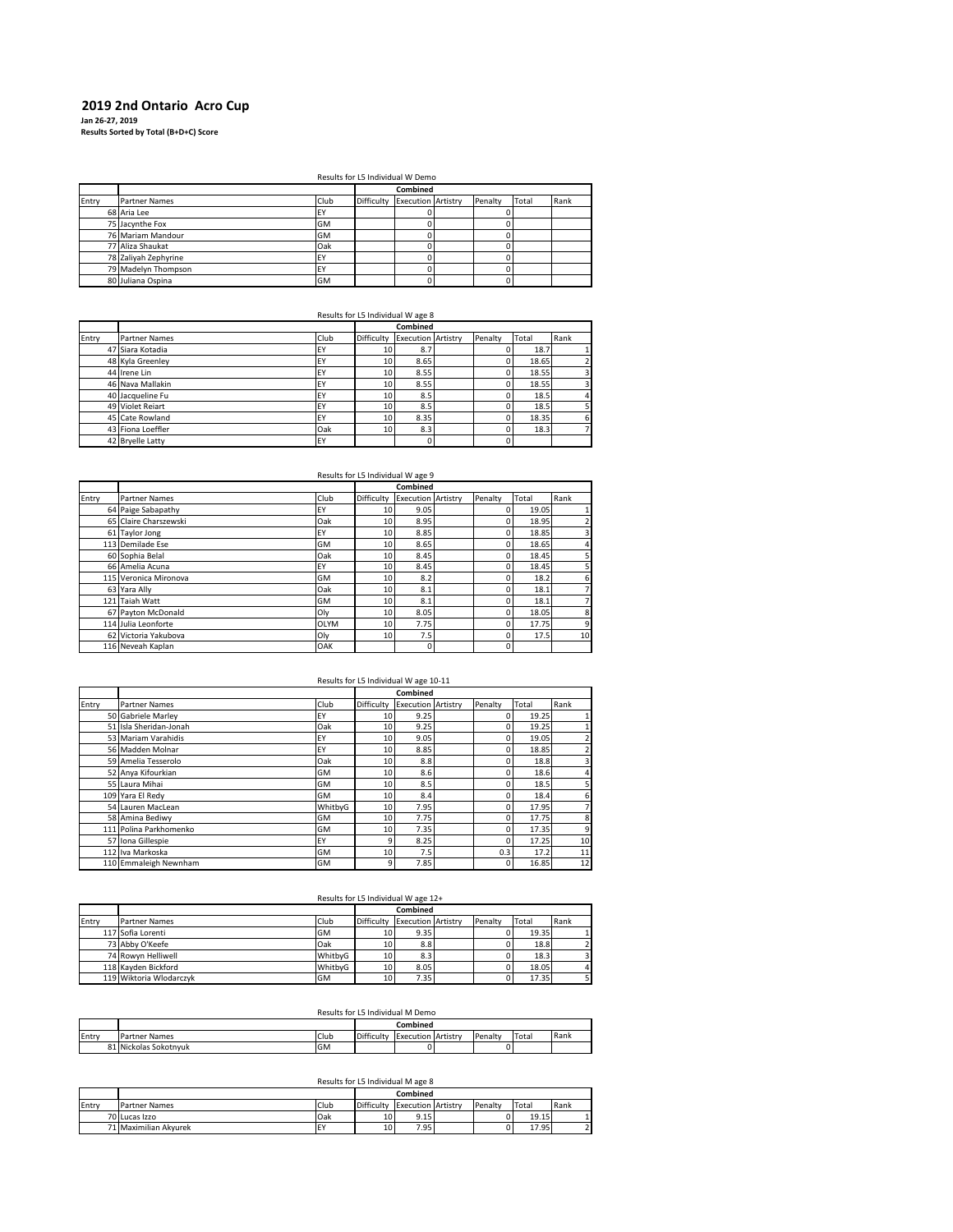|       | Results for L5 Individual M age 9 |      |                   |                           |  |         |       |      |  |  |
|-------|-----------------------------------|------|-------------------|---------------------------|--|---------|-------|------|--|--|
|       |                                   |      |                   | Combined                  |  |         |       |      |  |  |
| Entry | <b>Partner Names</b>              | Club | <b>Difficulty</b> | <b>Execution Artistry</b> |  | Penalty | Total | Rank |  |  |
|       | 72 Cavlum Buckley                 | IE.  | 10 <sup>1</sup>   | 8.4                       |  |         | 18.4  |      |  |  |

### Results for L5 WP Demo

|       |                                                | Combined |                               |  |         |       |      |  |
|-------|------------------------------------------------|----------|-------------------------------|--|---------|-------|------|--|
| Entry | Club<br><b>Partner Names</b>                   |          | Difficulty Execution Artistry |  | Penalty | Total | Rank |  |
|       | 25 Juliana Ospina/Amina Bediwy<br><b>GM</b>    |          |                               |  |         |       |      |  |
|       | 27 Mariam Mandour/Anya Kifourkian<br><b>GM</b> |          |                               |  |         |       |      |  |
|       | 29 Jacynthe Fox/Laura Mihai<br><b>GM</b>       |          |                               |  |         |       |      |  |

# Results for L5 WP age 8-12 **Combined** Entry Partner Names Club Difficulty Execution Artistry Penalty Total Rank 108 Eleni Adamopoulos/Sara Majidi EY 10 17.2 0 27.2 1 26 Kyla Greenley/Penelope Rose EY 10 16.6 0.3 26.3 2 24 Polina Parkhomenko/Veronica Mironova GM 10 13.9 0 23.9 3

|       | Results for L5 WP age 13+          |      |                               |      |  |         |       |      |  |  |  |
|-------|------------------------------------|------|-------------------------------|------|--|---------|-------|------|--|--|--|
|       |                                    |      |                               |      |  |         |       |      |  |  |  |
| Entry | <b>Partner Names</b>               | Club | Difficulty Execution Artistry |      |  | Penalty | Total | Rank |  |  |  |
|       | 28 Jillian VanSickle/Kiley LaFleur | QB   | 10                            | 15.6 |  |         | 25.6  |      |  |  |  |

|       | Results for L5 MxP age 8-12 |                                     |      |                               |          |  |         |       |      |  |
|-------|-----------------------------|-------------------------------------|------|-------------------------------|----------|--|---------|-------|------|--|
|       |                             |                                     |      |                               | Combined |  |         |       |      |  |
| Entry |                             | Partner Names                       | Club | Difficulty Execution Artistry |          |  | Penalty | Total | Rank |  |
|       |                             | 31 Eleni Adamopoulos/Cavlum Buckley |      |                               | 15.3     |  | 0.3     | 24    |      |  |
|       |                             | 30 Violet Rejart/Maximilian Akvurek |      |                               | 14       |  |         | 23    |      |  |

|       |                                                  |           | Results for L5 WG age 8-12 |                           |         |       |      |
|-------|--------------------------------------------------|-----------|----------------------------|---------------------------|---------|-------|------|
|       |                                                  |           |                            | Combined                  |         |       |      |
| Entry | <b>Partner Names</b>                             | Club      | Difficulty                 | <b>Execution Artistry</b> | Penalty | Total | Rank |
|       | 32 Amelia Acuna/Mariam Varahidis/Taylor Jong     | EY        | 10                         | 16.8                      |         | 26.8  |      |
|       | 36 Fiona Loeffler/Amelia Tesserolo/Cosima Ceconi | Oak       | 10                         | 16.2                      |         | 26.2  |      |
|       | 33 Sofia Belal/Abby O'Keefe/Isla Sheridan-Jonah  | Oak       | 10 <sub>1</sub>            | 15.8                      |         | 25.8  |      |
|       | 37 Paige Sabapathy/Iona Gillespie/Madden Molnar  | EY        | 10                         | 15.9                      | 0.6     | 25.3  |      |
|       | 35 Jacqueline Fu/Bryelle Latty/Lalita Ross       | <b>FY</b> | 10                         | 15.4                      | 0.3     | 25.1  |      |
|       | 34 Lauren MacLean/Abbey Jones/Rowyn Helliwell    | WhitbyG   | 10                         | 12.2                      | 0.3     | 21.9  |      |

|       | Results for L5 WG age 13+                       |              |                               |          |  |         |       |      |  |  |  |  |
|-------|-------------------------------------------------|--------------|-------------------------------|----------|--|---------|-------|------|--|--|--|--|
|       |                                                 |              |                               | Combined |  |         |       |      |  |  |  |  |
| Entry | <b>Partner Names</b>                            | Club         | Difficulty Execution Artistry |          |  | Penalty | Total | Rank |  |  |  |  |
|       | 107 Samantha Brough/Andrea Koker/Hailey Elines  | <b>GBPGA</b> | 10                            | 16.3     |  | 0.3     | 26    |      |  |  |  |  |
|       | 39 Paige Baldwin/Gabriella Allison/Vayda Roe    | QB           | 10                            | 14       |  |         | 24    |      |  |  |  |  |
|       | 38 Demilade Ese/Emmaleigh Newnham/Sofia Lorenti | <b>GM</b>    | 10                            | 13.7     |  | 0.9     | 22.8  |      |  |  |  |  |

|       | Results for L6 WP age 8-12                  |      |            |                           |  |         |       |      |  |  |  |
|-------|---------------------------------------------|------|------------|---------------------------|--|---------|-------|------|--|--|--|
|       |                                             |      |            | Combined                  |  |         |       |      |  |  |  |
| Entry | <b>Partner Names</b>                        | Club | Difficulty | <b>Execution Artistry</b> |  | Penalty | Total | Rank |  |  |  |
|       | 1 Gabby Nunez/Janine Gong                   | Oak  | 10         | 16.7                      |  |         | 26.7  |      |  |  |  |
|       | 2 Mattea Zarzuela/Tianna Guilbeault-Hornung | GM   | 10         | 14.9                      |  |         | 24.9  |      |  |  |  |

|       | Results for L6 WP age 13+         |         |            |                           |  |         |       |      |  |  |  |  |
|-------|-----------------------------------|---------|------------|---------------------------|--|---------|-------|------|--|--|--|--|
|       |                                   |         |            | Combined                  |  |         |       |      |  |  |  |  |
| Entry | <b>Partner Names</b>              | Club    | Difficulty | <b>Execution Artistry</b> |  | Penalty | Total | Rank |  |  |  |  |
|       | 120 Chloe Dufour/Sofia Lombardo   |         | 10         | 16.7                      |  |         | 26.7  |      |  |  |  |  |
|       | 4 Abigail Macdonald/Emma Henry    | WhitbyG | 10         |                           |  | 0.3     | 24.7  |      |  |  |  |  |
|       | 6 Hannah Gilmour/Baylee Christink | Olv     |            | 14.5                      |  |         | 24.5  |      |  |  |  |  |
|       | 3 Hope McCoy/Kiera Edmond         | .Olv    | 10         | 14                        |  | 0.3     | 23.7  |      |  |  |  |  |
|       | 7 Abbey Jones/Alyssa Flemming     | WhitbyG | 10         | 12.7                      |  | 0.9     | 21.8  |      |  |  |  |  |

#### Results for L6 MP age 8-12

|       |                                            |           |            | Combined                  |         |       |      |
|-------|--------------------------------------------|-----------|------------|---------------------------|---------|-------|------|
| Entry | <b>Partner Names</b>                       | Club      | Difficulty | <b>Execution Artistry</b> | Penalty | Total | Rank |
|       | 8 Eduardo<br>Faconti Gananca/Michael Ramos | <b>GM</b> | 10         | --                        | 0.3     | 24.7  |      |
|       |                                            |           |            |                           |         |       |      |

|       | Results for L6 MxP age 8-12    |      |            |                           |  |         |       |    |      |  |  |
|-------|--------------------------------|------|------------|---------------------------|--|---------|-------|----|------|--|--|
|       |                                |      |            | Combined                  |  |         |       |    |      |  |  |
| Entry | <b>Partner Names</b>           | Club | Difficulty | <b>Execution Artistry</b> |  | Penalty | Total |    | Rank |  |  |
|       | 9 Lauren Marttila/Reis Glowsky | Oak  | 10         | 16                        |  |         |       | 26 |      |  |  |

|       | Results for L6 WG age 8-12 |                                                    |           |            |                           |  |         |       |      |  |  |  |
|-------|----------------------------|----------------------------------------------------|-----------|------------|---------------------------|--|---------|-------|------|--|--|--|
|       |                            |                                                    |           | Combined   |                           |  |         |       |      |  |  |  |
| Entry |                            | <b>Partner Names</b>                               | Club      | Difficulty | <b>Execution Artistry</b> |  | Penalty | Total | Rank |  |  |  |
|       |                            | 11 Alyssa Silvestri/Hannah Emberley/Madison Walker | <b>EY</b> | 10         | 16.6                      |  |         | 26.6  |      |  |  |  |